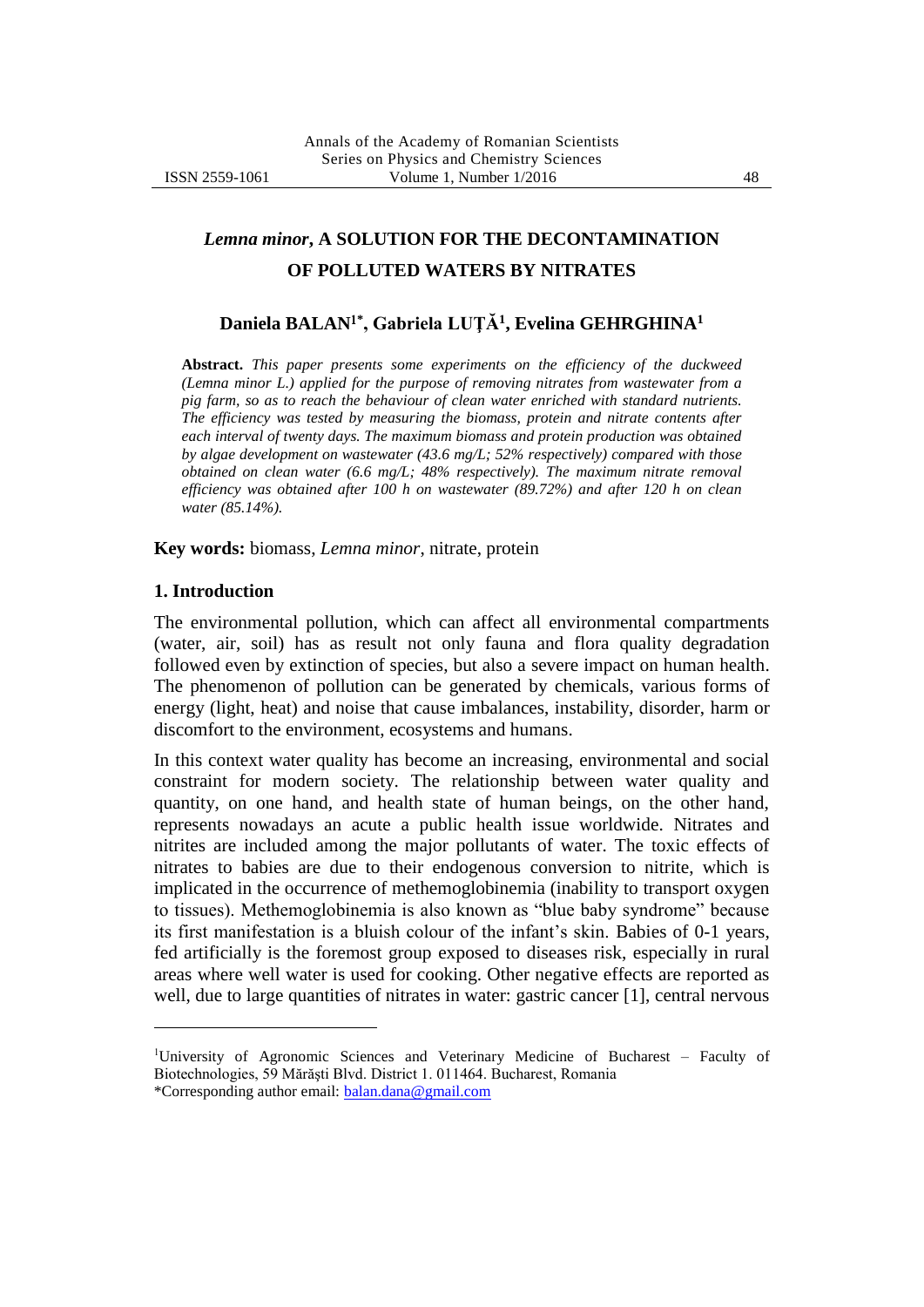system defects and some other cancers [2, 3]. Also, nitrate can interfere with iodine retention by thyroid, resulting in thyroid hypertrophy [4]. There is a positive association between nitrates in drinking water and non-Hodgkin lymphoma and colorectal cancer [5].

An European Commission Report [6] reveals a number of regions where nitrate levels are worrying. The European Commission (EC) Scientific Committee on Food (SCF) prescribed in 1995 the Acceptable Daily Intake (ADI) of nitrate and nitrite ions according to the body weight of a person. ADI for the nitrate ion is 3.65 mg/kg body weight (equivalent to 219 mg/day for a 60 kg person) and for nitrite ion is 0.06 mg/kg body weight (equivalent to 3.6 mg/day for a 60 kg person). SCF recommended a drastic reduction of the exposure to nitrate via food and urged the adoption of good agricultural practices so as to ensure nitrate levels as low as reasonably attainable [6]. In terms of contribution to the total human nitrate intake, it was found that fruit and vegetables account for 70%, drinking water 21%, while meat and meat products about 6% [7].

Currently, in many parts of Romania, nitrate concentrations in water are close to levels unacceptable under current legislation of the European Union such as Nitrate Directive [8] and Drinking Water Directive [9, 10]. The Maximum Allowable Concentration of nitrates in drinking water is 50 mg/L, but pediatricians recommend for children a maximum level of 10 mg/L.

Today, numerous efforts are involved in helping nature to recover after poluution or prevent this phenomenon. This means to find the most opportune and sustainable solutions and the best way to apply them in an eco-efficient manner. Literature in the field of environmental remediation shows that algae are veritable indicators of water pollution. Moreover, algae can be used for water treatment due to their high growth rate and availability to remove and bioaccumulate various chemical contaminants from aquatic environments.

Worldwide, farmers utilize natural aquatic plants of various species for different purposes such as animal food, green manure, human food or biofuels. Among the most common aquatic plants used for these purposes are: water hyacinth (*Eichhornia crassipes*), water lettuce or Nile lettuce (*Pistia strationes*), watercress (*Nasturtium officinale*), duckweed (*Lemna minor*), *Azolla* and others. There are four types of duckweed: little duckweed (*Lemna minor*), great duckweed (*Lemna polyrrhiza*), thick duckweed (*Lemna gibba*) and cross duckweed (*Lemna triscula*).

In the last years the duckweed (*Lemna minor*) began to become more and more attractive for application in environmental bioremediation, due to its capabilities to extract inorganic persistent chemicals such as heavy metals from polluted waters, providing biologically based wastewater treatment alternatives. For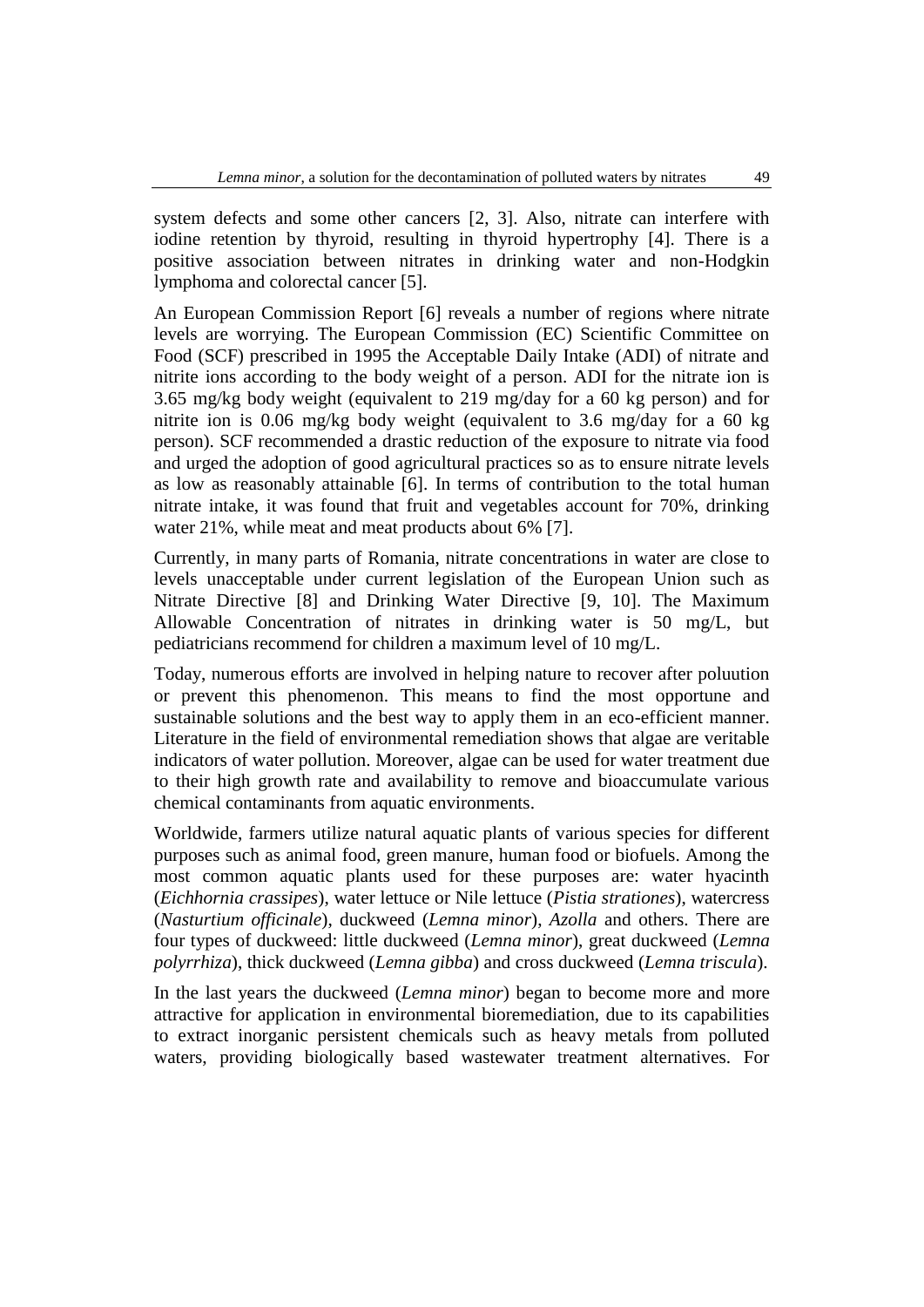example duckweed was successfully applied in phytoremediation processes of wastewaters and for improving pond water quality [11-17].

Since pollution with heavy metals is also a problem for many countries *Lemna minor* was tested in different studies to evaluate its capacity to remove heavy metals such Zn, Mn, Cu, Cd and Pb. It was shown that *Lemna minor* reduced the concentrations of Zn, Mn, Cu and Cd from the wastewater, but the removal of Pb was negligible [16]. In the same time other studies have shown that in appropriate conditions Cd, Hg, Zn, Mn, Pb and Ag can be removed in high proportions ranged between 93.3% and 100% [18]. pH value plays an important role in the removal of heavy metals from aqueous effluents. So, using thick duckweed (*Lemna gibba*) type at pH = 7 the removal of the two metals was around 98%. These results, thus suggest that *L. gibba* can be a suitable candidate for removal of heavy metals from polluted water bodies [19]. Some studies have been conducted for assessing the oils removal from the water by using duckweed [18, 20]. Other studies have been done on the ability to remove nitrates from water by duckweed. In adequate conditions nitrates were assimilated by duckweed virtually completely [15, 16, 21 - 26].

In addition, this plant has attracted the attention of scientists due to possible higher potential to be a nutritional resource for animals. Duckweed grows in aquatic environments with relatively high levels of nitrogen, phosphorus and potassium, minerals concentrating and synthesizing proteins [12, 27 - 32].

In medicine the duckweed is used in homeopathic treatments because the leaves have an antipruritic effect, antiscorbutic, astringent, cleansing, diuretic, febrifuge and soporific. It is recommended for colds, measles, edema, arthritis or urinary problems. It is used also in skin diseases and juice of plant is helpful in ophthalmology [33]. In some Asian countries it is used in human food (e.g. Brunei, Laos, Thailand).

This paper aims to evaluate the potential of duckweed species that grows in Romania in the remediation of water effluents contaminated with nitrates and nitrites.

## **2. Experimental part**

#### **2.1. Materials**

The biological material used was the aquatic plant *Lemna minor*. This was obtained from Bucharest Botanical Garden.

The analyses were performed using a spectrophotometer Metertek SP830 Plus, a Metler Tolledo pH meter, a centrifugal homogenizer type, Millipore distillation plant, bathroom thermostat, stirring mixer. The nitrites and nitrates solutions were prepared using distilled water. Chemically pure reagents from Merck or Sigma were used.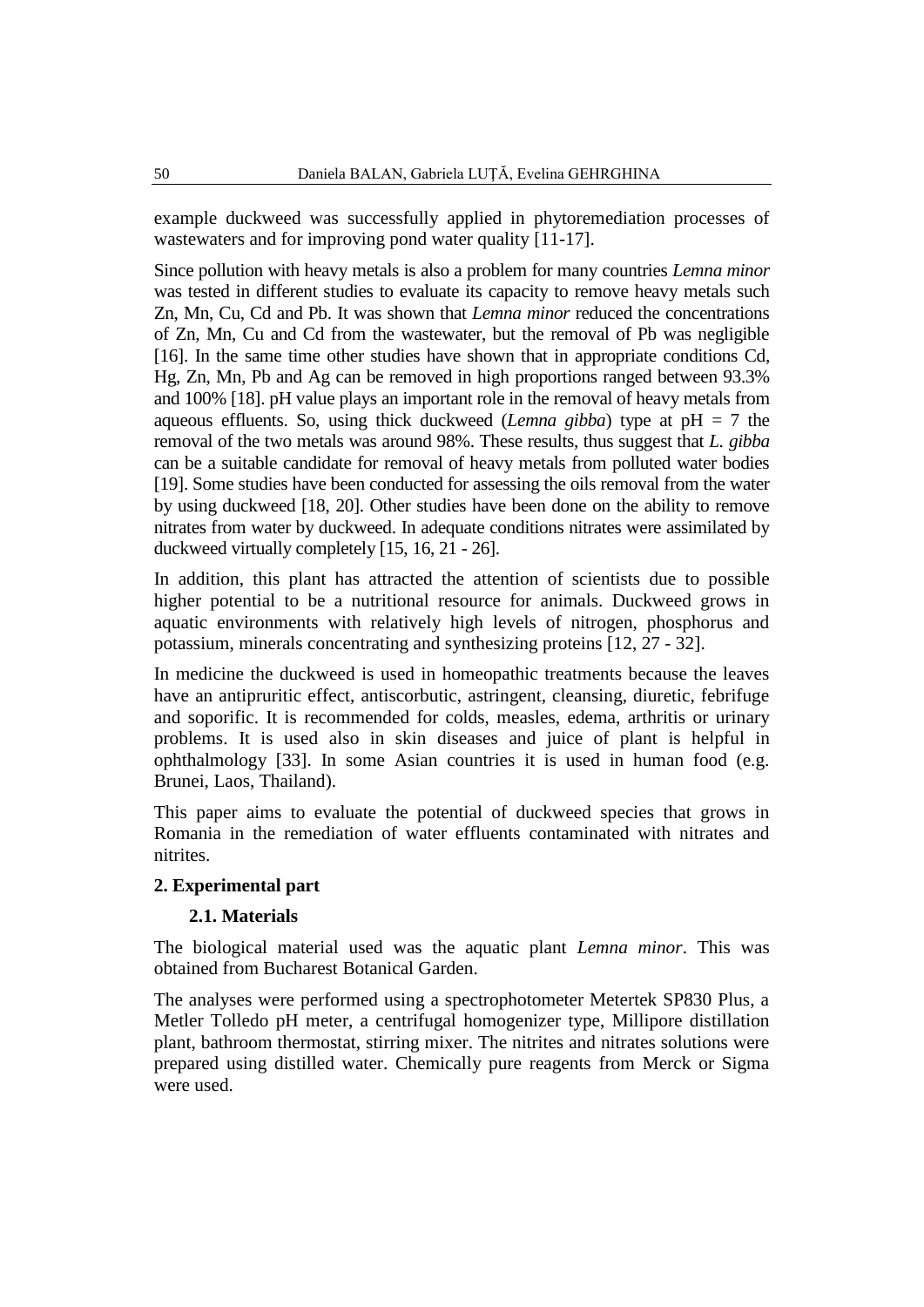## **2.2. Methods**

The experimental plan was built to study the potential of duckweed to remove nitrite and nitrates at different concentrations in water. The experiments were performed in a system consisting of four glass tanks with volumes of 20 liters each, with aeration and agitation systems if needed. Culture tanks are equipped with valves at the bottom side for water sampling. The main factors influencing significantly the development of duckweed are: incidence of light, pH and temperature of the water. In this context, considering literature data, the culture tanks were maintained at an average temperature of  $25 \pm 10^{\circ}\text{C}$  (considered for the period spring - autumn) in all carried out experiments, with light source for 16 hours a day and at a pH between 7.5 and 8.0.

Two types of experiments were performed to assess the effectiveness of duckweed in the purification of nitrate-rich waters were performed. In one category of experiments, the water was prepared with a nitrogen content of 325 ppm (maximum limit is 50 ppm) and the mineral element nutrients as 88.42 ppm  $K<sub>2</sub>O$  and 168.2 ppm  $P<sub>2</sub>O<sub>5</sub>$ . In the second category, experiments were performed using polluted water after crossing the Siret River near a pig farm, before reaching the wastewater treatment plant. From this polluted wastewater samples of 20 L were taken during 7 days. Samples were taken in the last two weeks of May and then in June, 2015. The average temperature for this period was  $25^{\circ}$ C. Water samples were taken at about 2 m at the point of discharge of wastewater from pig farm in Siret. Sampling of wastewater was done by dipping each sample bottle at approximately 30 cm below surface. Each bottle was geared with the mouth in the direction of water flow. The samples were evaluated regarding the content of nitrates, then homogenized and divided into the four experimental tanks. Each experiment was started by cultivation of 20 plants per experimental tank.

Plant development has been monitored during 5 weeks for each category of experiments and every 20 hours, it was taken samples and determined the development of biomass, protein and nitrate content. All experiments were performed in parallel samples in the four tanks, and the results were expressed as their average.

Determination of nitrates was made by iodometric method using a pH meter/Ionometru Mettler Tolledo 355 with ion-selective electrode for nitrate ions. Determination of proteins was made by Lowry method [34].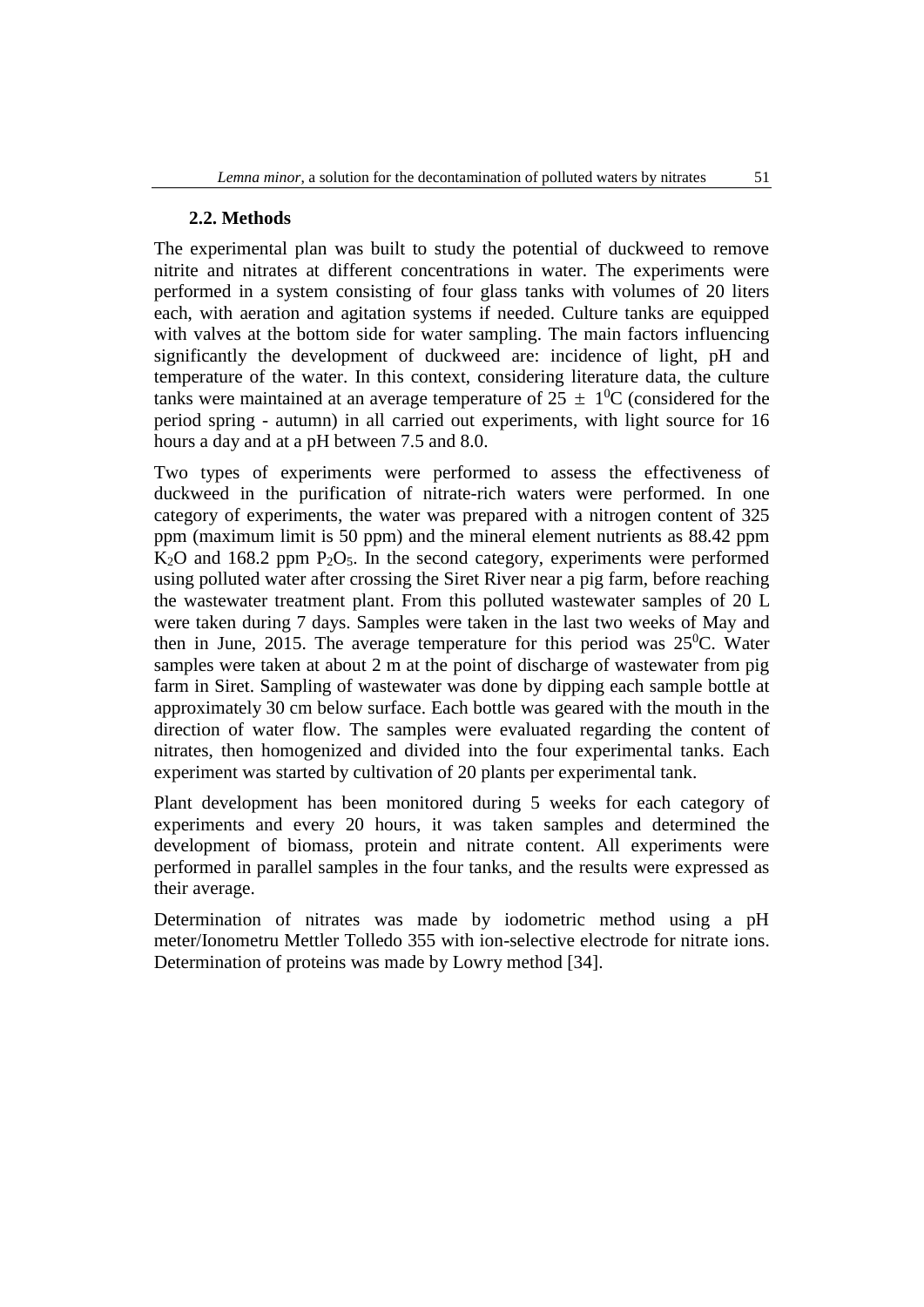## **3. Results and discussions**

First of all we determined concentrations of nitrates, nitrates and pH in polluted waters from Siret River. The results are presented in Table 1. The analysis of the data presented in Table 1 shows that the values obtained show quite high variability, between 175.7 and 541.8 ppm for nitrate and 0.34 and 3.45 ppm for nitrite. Also, pH value fluctuated between 7.2 and 8.4. The average values of the homogenized sample of wastewater were 325.5 ppm nitrate, 1.93 ppm nitrite and 7.9 pH.

In this context, homogenized sample of polluted water has been corrected in order to have concentrations of 325 ppm nitrate, 2 ppm nitrite and pH of 8.0. These concentrations were achieved in distilled water sample solutions. In addition, because *Lemna minor* plants development requires a number of nutrients such as nitrogen, phosphorus and potassium as was mentioned before, potassium and phosphorus were added in water samples in concentrations appropriate for the algae to grow properly.

| Week           | Nitrate, ppm | Nitrite, ppm | pH  |
|----------------|--------------|--------------|-----|
|                | 406.2        | 1.02         | 7.5 |
| $\mathfrak{D}$ | 321.2        | 0.68         | 7.8 |
| 3              | 283.7        | 3.41         | 8.2 |
| $\overline{4}$ | 227.5        | 2.75         | 8.3 |
| 5              | 322.4        | 1.88         | 7.9 |
| 6              | 541.8        | 0.34         | 7.2 |
| 7              | 175.7        | 3.45         | 8.4 |
| Average        | 325.5        | 1.93         | 7.9 |

**Table 1.** Values of nitrate, nitrite and pH in polluted waters

For analyzes, samples of *Lemna minor* plants were taken randomly at every 20 hours. They were placed on filter paper to remove excess water, then weighed and analyzed. The data obtained were extrapolated to the entire mass of algae in the respective tank. In calculating biomass per week it was taken into account the values of samples collected during the previous weeks. The comparative evolution of average weights of biomass produced is shown in Table 2 and Fig. 1.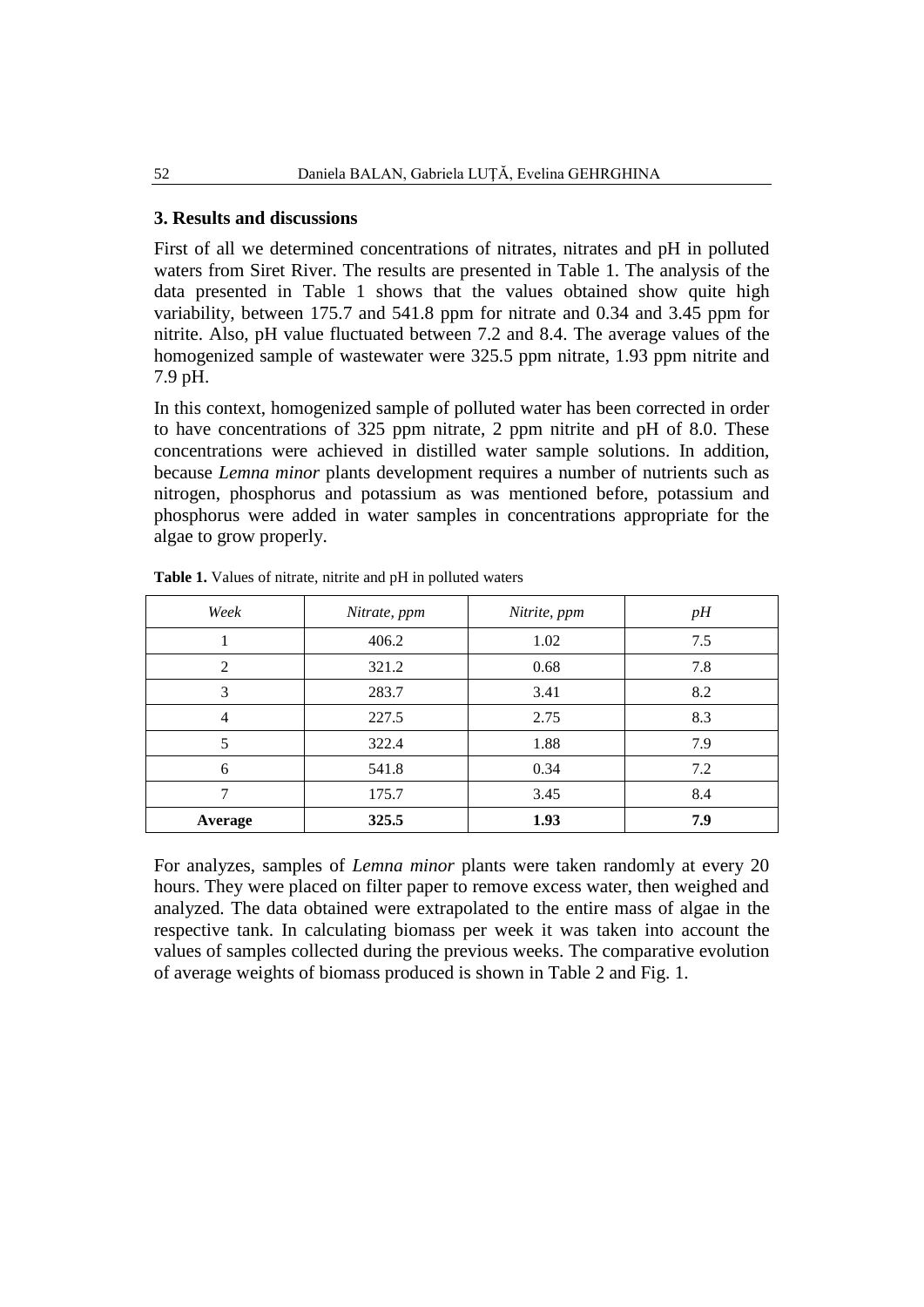| Hours    | Clean water |       | Polluted water |        |
|----------|-------------|-------|----------------|--------|
|          | biomass, mg | 士     | biomass, mg    | 士      |
| $\theta$ | 22.00       | 0.022 | 82.00          | 0.071  |
| 20       | 28.52       | 0.089 | 154.23         | 1.452  |
| 40       | 35.42       | 0.127 | 302.10         | 3.211  |
| 60       | 55.40       | 2.231 | 543.12         | 7.456  |
| 80       | 67.80       | 4.562 | 725.31         | 9.256  |
| 100      | 92.55       | 7.282 | 801.30         | 11.222 |
| 120      | 121.32      | 8.351 | 872.08         | 12.315 |

**Table 2.** *L. minor* biomass production on the two categories of substrates



**Fig. 1.** The average biomass *L. minor* production on the two categories of substrates

From the data obtained can be observed that biomass had a low increase in the first 60 hours and began to grow faster after 80 hours. Inspecting the evolution of biomass on wastewater it can be noted that the maximum rate of development is in the fourth week of culture, after which the growth rate decreases, so that in the last 40 hours a reduced development was found. By comparing data obtained by weighting biomass, it can be seen that it grows better on the polluted water from the pig farm, although the nutrients content is comparable to that considered equivalent in clean water enriched with nutrients (K, P). So, after 120 hours the amount of biomass resulting in polluted water was about 9 times greater than that obtained in distilled water enriched with nutrients. Differences between samples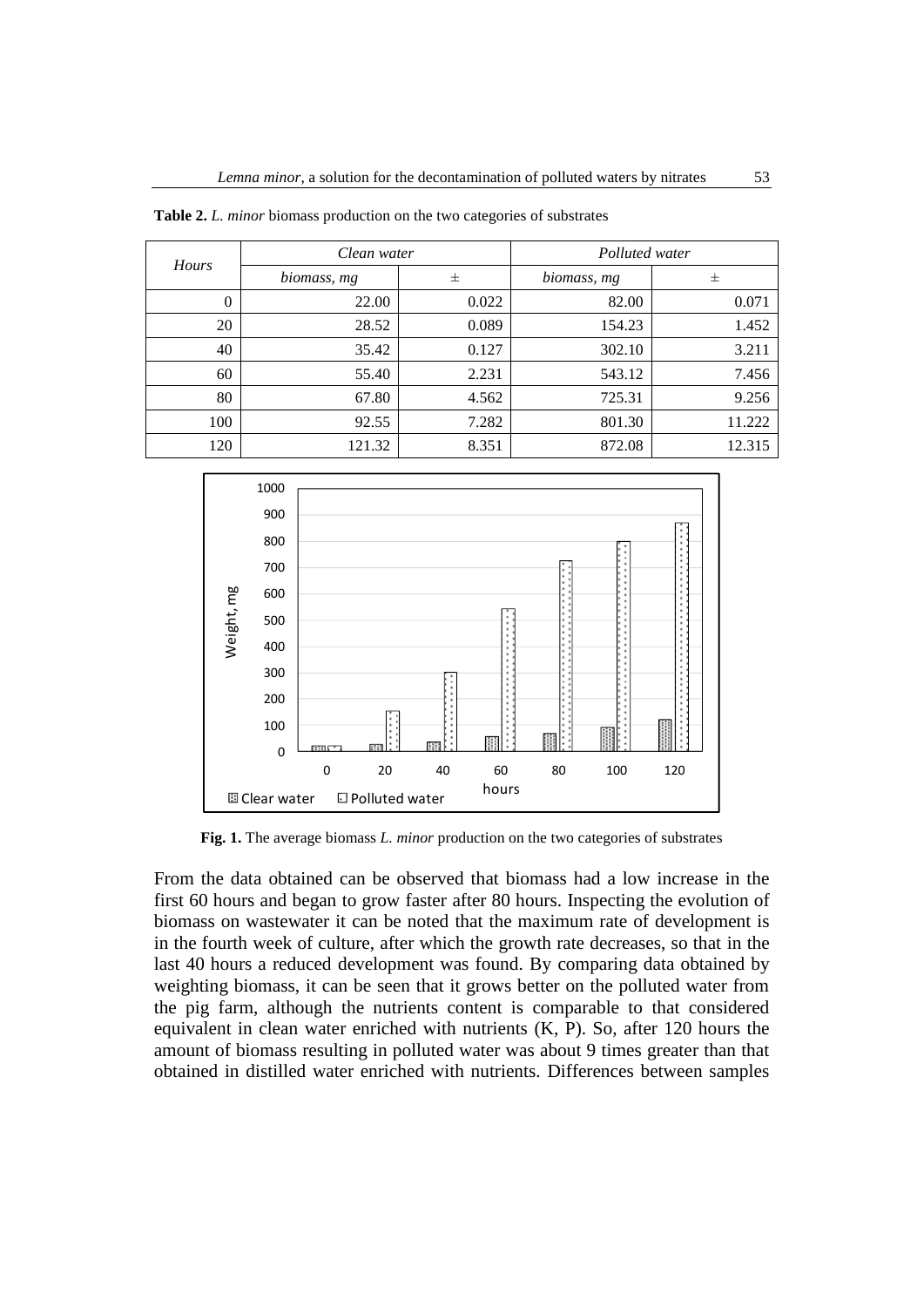evaluated against the corresponding average  $(\pm)$  are higher as measured amount of biomass is higher.

An important fact is that after 40 hours the culture medium is cleaner. However, after the 120 hours the culture medium becomes cloudy due to the degradation of some algae plants. Besides, the abundance algae developed causes the phenomenon of aquatic eutrophication. As a result, it is necessary to extracted abundant algae developed.

As the amount of protein is low in fresh algae (values of micrograms per 100 gram fresh weight) we assessed the percentage of protein from the dry matter. The dry matter of 10 samples of the tested *Lemna minor* ranged between 81 – 85 g per kg fresh algae. For assessments it was considered the average value of dry matter for algae, namely 83 g per kg fresh algae. Thus, protein content was calculated by reference to 100 g dry weight. Comparative evolution of average concentrations of proteins is represented in Figure 2. The evolution of protein concentration has a similar behavior for the two types of water.



**Fig. 2.** Evolution of protein concentration in *Lemna minor* grown on two substrates

However, in the period up to 80 hours, the plants grown on the polluted water had clearly higher protein content, after which the values drop below the concentrations found in plants grown in clean water with added nutrients. Decreased protein concentration after 80 hours in plants grown on the polluted water may be linked to the stabilization of the protein content to a certain value,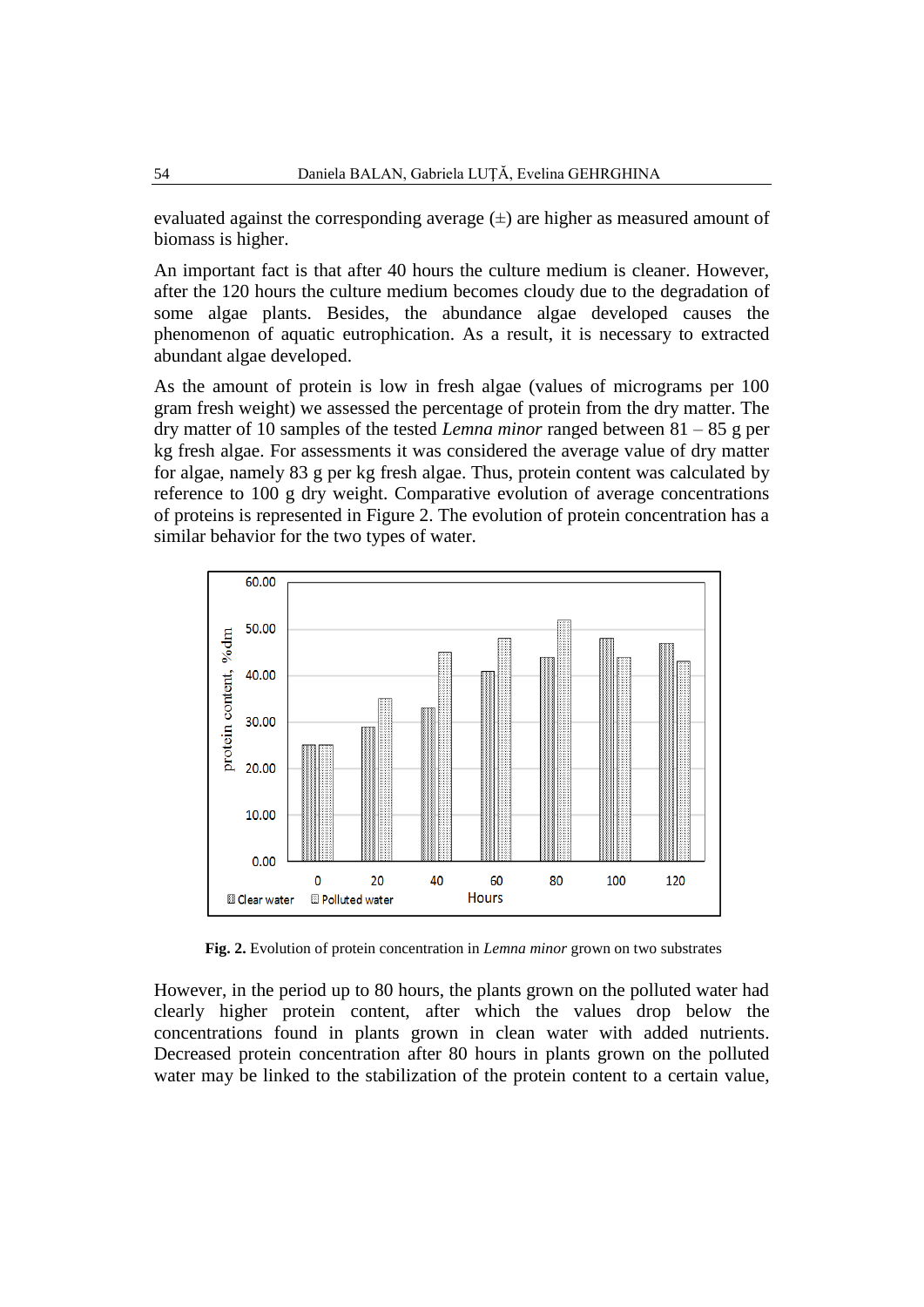about 42% dry matter, on the entire volume of biomass. In the main time, *Lemna minor* grown in water with nutrients still produce lightweight extra amounts of protein. It should be emphasized that the quantities of protein corresponding to the biomass production, protein content is higher in plants grown on the wastewater comparative to water enriched with nutrients.

Because in the samples analyzed from wastewater originating from pig farm there were found amounts of nitrate which exceeded by far the minimum allowed for water to be considered potable, namely above 50 ppm, it was assessed the consumption of nitrate by *Lemna minor* from homogeneous sample consisting of wastewater provided by pig farm and from clean water to which a nitrate level of 325 ppm was added, namely the same value as the average amount from polluted water. Nitrate content continuously decreases in both types of substrate culture (Figure 3). The difference is that this content decreases faster in culture on polluted water compared to culture on clean water enriched with nutrients.



**Fig. 3.** Evolution of nitrate removal from culture media by *Lemna minor*

*Lemna minor* consumes higher concentrations of nitrates from waste water than from fresh water enriched with nutrients. It has also been observed that differences between maximum and minimum values decrease so, at lower concentrations of nitrates in experimental cultures, the values between parallel samples are very close.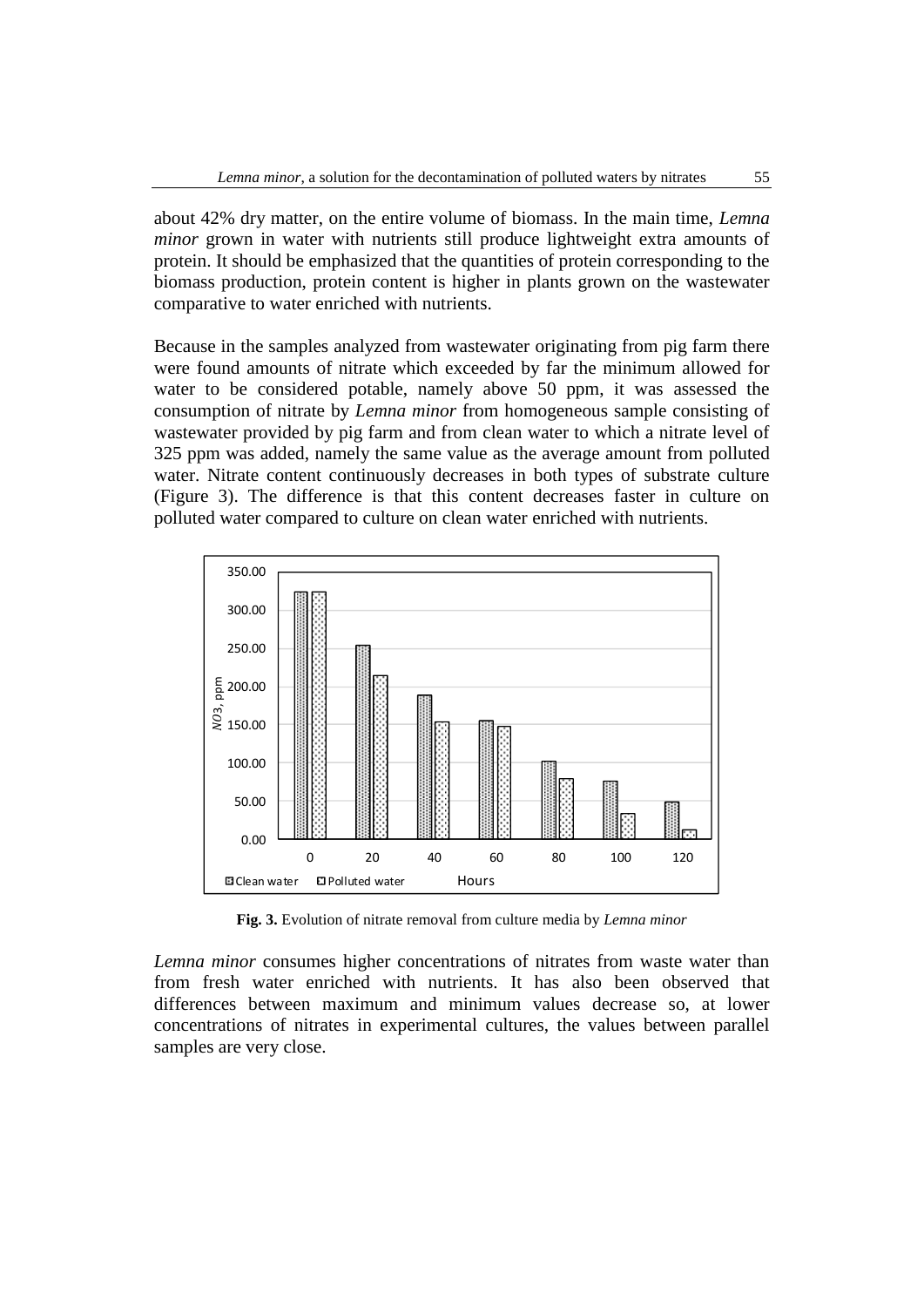After 100 hours of development of algae on the polluted water nitrate content falls below the maximum permissible limit. In the case of cultures on clean water enriched with nutrients, nitrate concentration below the allowed limit is obtained only after 120 hours. This behavior suggests that excess nutrients from polluted water not only contributes to the development more abundant of the plant but allows a higher nitrate assimilation by this.

#### **Conclusions**

*Lemna minor,* popularly known as duckweed is a plant that often creates problems by abundance developing on tranquil waters, suffocating aquatic environment, but it can become from an undesired plant, an useful one through the special properties its own. Duckweed is able to use a number of compounds of nitrogen in order to synthesize the protein and other nutritional compounds.

*Lemna minor* plants can be used on one hand for purifying nitrogen-rich wastewater or other pollutants as well as feed for different animals.

The use of *Lemna minor* combined possibly with other treatments can help to solve three of our day's problems: extracting nutrients from wastewater, wastewater purification in order to be used again and using plants obtained for different purposes (fertilizers, animal feed, for obtaining biofuels or green power).

Our results lead to the conclusion that, in order to depollute different wastewater it is imperative to study on a part their composition, and on the other mode of development of duckweed so it can be harvested in the optimum moment, before beginning its degradation and plant death.

#### **R E F E R E N C E S**

- 1. Prakasa R., Puttanna K., (2000),Nitrates, agriculture and environment, *Curr. Sci.,* **79**, 1163-1168.
- 2. Dourson M., Stern B., Griffin S., Baily K., (1991), Impact of risk -related concerns on U.S., Environmental Protection Agency programs, Nitrate Contamination, NATO ASI Series vol. G30, eds. I. Bogardi and R.D. Kuzelka, Springer Verlag, Berlin Heidelberg, 477-487.
- 3. Mirvish S.S., (1991), The significance for human health of nitrite, nitrate and N-nitroso compounds. Nitrate Contamination, NATO ASI Series vol. G30, eds. I. Bogardi and R.D. Kuzelka, Springer Verlag, Berlin Heidelberg, 253-265.
- 4. Vermeer I.T.M., Pachen D.M.F.A., Dallinga J.W., Kleinjans J.C.S., van Maanen J.M.S., (1998), Volatile N-Nitrosamine formation after intake of nitrate at the ADI level in combination with an amine -rich diet, *Environ. Health Perspect.,* **106**, 459-463.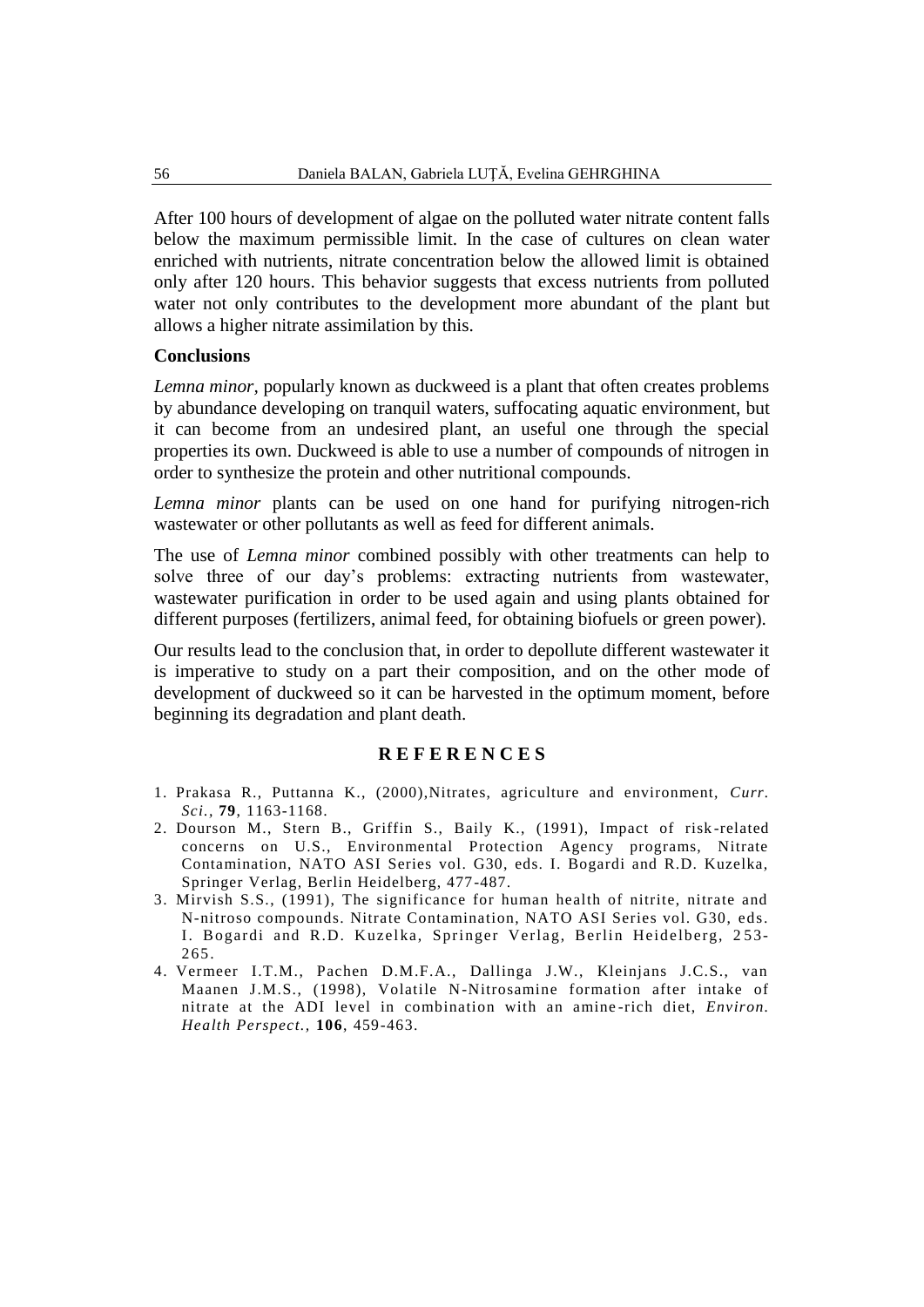- 5. Gulis G., Czompolyova G., Cerhan J.R., (2002), An ecologic study of nitrate in municipal drinking water and cancer incidence in Trnava District. Slovakia, *Environmental Research*, **88**, 182-187.
- 6. Scientific Committee on Food: Opinion on nitrate and nitrite, Annex 4 to Document III/5611/95, European Commission (ed.), Brussels, 20, 1995.
- 7. WHO, Health hazards from nitrate in drinking -water. Report on a WHO Meeting, Copenhagen, 5–9 March 1984, WHO Regional Office for Europe (Environmental Health Series No. 1, Copenhagen, 1985.
- 8. EEC Council Directive Concerning the Protection of the water against pollution caused by nitrates from agricultural sources. (96/676/EEC), Official J. European Communities L., 375:1/5, 1991.
- 9. EEC. Council Directive on the quality of water for human consumption.(80/778/EEC), Official J. European Communities L, 229, 11, 1980.
- 10. EEC. Council Directive on the quality of water for human consumption **(**98/83/EC), Official J. European Communities L, 330, 32, 1998.
- 11. Oron G., Porath D., Jansen H., (1987), Performance of the Duckweed species Lemna gibba on municipal wastewater for effluent renovation and protein production, *Biotechnology and Bioengineering,* **29**, 258-268.
- 12. Culley D.D., Epps E.A., (1973), Use of duckweed for waste treatment and animal feed, *Journal of Water Pollution Control Federation* ., **45**, 337-347.
- 13. Arias A., Ramirez A., Fernandez V., Sanchez N.E., (2016), The use of Common Duckweed (*Lemna minor*) in the treatment of wastewater from the washing of sisal fiber (*Furcraea bedinghausii*), *Ingeniería Y Competitividad,* **18**, 25 – 34.
- 14. Saxena A., Saxena A., (2015), Dissolved oxygen enrichment and phytotoxicity recovery of factory effluent by *Lemna Minor* and *Sphagnum Squarrosum. Int. J. Med. Pharm, Res*., **3**, 1218-1224.
- 15. Selvarani A.J., Padmavathy P., Srinivasan A., Jawahar P., (2015), Performance of Duckweed (*Lemna minor*) on different types of wastewater treatment. *International Journal of Fisheries and Aquatic Studies*, **2**, 208-212.
- 16. Žaltauskait J., Sujetovien G., Cypait A., Aužbikaviciut A., (2014), Lemna minor as a tool for wastewater toxicity assessment and pollutants removal agent, The 9th International Conference "Environmental Engineering", 22-23 May 2014, Vilnius, Lithuania.
- 17. Vanitha S., Nampoothiri N.V.N., Sivapragasam C., Menon A.M., (2013), An experimental study on *Duckweed* for improving pond water quality. *International Journal of Scientific & Engineering Research* , **4**, 14 – 18.
- 18. Ugya A.Y., (2015), The efficiency of *Lemna minor* L. in the phytoremediation of Romi stream: A case study of Kaduna Refinery and petrochemical company polluted stream, *Journal of Applied Biology and Biotechnology* , **3**, 011-014.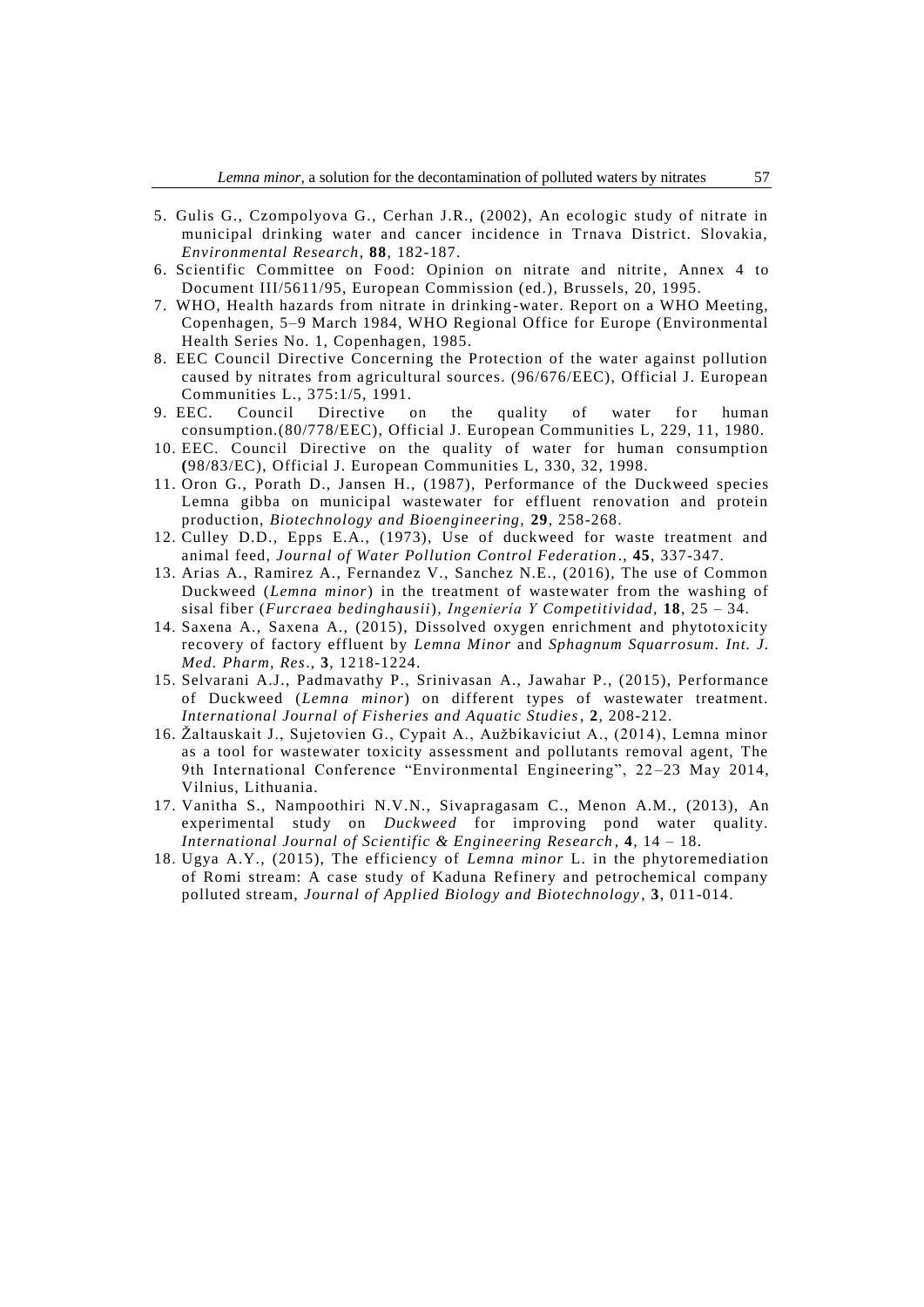- 19. Verma R., Suthar S., (2015), Lead and cadmium removal from water using duckweed – *Lemna gibba* L.: Impact of pH and initial metal load, *Alexandria Engineering Journal,* **54**, 1297–1304.
- 20. Azeez N.M., Sabbar A.A., (2012), Efficiency of Duckweed (*Lemna Minor* L.) in phytotreatment of wastewater pollutants from Basrah oil refinery, *Journal of Applied Phytotechnology in Environmental Sanitation,* **1**, 163-172.
- 21. Duong T.P., Tiedje J.M., (1985), Nitrogen fixation by naturally occurring duckweed - cyanobacterial associations, *Canadian Journal Microbiology,* **31**, 327-330.
- 22. Eyre B.D., Ferguson A., (2002). Comparison of carbon production and decomposition, benthic nutrient fluxes and denitrification in seagrass, phytoplankton, benthic monoalgal and macroalgal dominated warm/temperature Australian lagoons, *Marine Ecology Progress Series*, **229**, 43-59.
- 23. Cedergreen N., Madsen T.V., (2002), Nitrogen uptake by the floating macrophyte Lemna minor, *New Phytologist*, **155**, 285–292.
- 24. Yousefzadeh H., Amiri M.S., Maleki Z., (2011), Evaluation the ectotoxicological effects of Nitrate in Lemna minor L.: A tiny aquatic plant; Assessing the Phytoremediation Technology in the Nitrate Removal. 10<sup>th</sup> Scientific Congress of the Asia Pacific Association of Medical Toxicology (APAMT), 12th – 14th November 2011, Penang, Malaysia.
- 25. Miranda M.G., Galvan A., Romero L., (2014), Nitrate removal efficiency with hydrophytes of Los Reyes Aztecas Lake Water, México, *Journal of Water Resource and Protection*, **6**, 945-950.
- 26. Wang W., Li R., Zhu Q., Tang X., Zhao Q., (2016), Transcriptomic and physiological analysis of common duckweed Lemna minor responses to  $\mathrm{NH}^+_\mathrm{4}$ toxicity, *BMC Plant Biology,* **16**, 92, DOI: 10.1186/s12870-016-0774-8.
- 27. Van-Dyke J.M., Sutton D.L., (1977), Digestion of duckweed (Lemna spp) by the grass carp (Ctenopharyngodon ldella), *Journal of Fish Biology,* **11**, 273- 278.
- 28. Robinette H.R., Brunson M.W., Day E.J., (1980), Use of duckweed in diets of channel catfish. Proc. 13th Ann. Conf. SE Assoc. Fish Wildlife Age, 108 -114.
- 29. Hassan M.S., Edwards P., (1992), Evaluation of duckweed (Lemna perpusilla and Spirodela polyrhiza) as feed for Nile Tilapia (Oreochromis niloticus). *Aquaculture,* **104**, 315-326.
- 30. Men X.B., Ogle B., Preston T.R., (1995), Use of duckweed (Lemna spp) as replacement for soyabean meal in a basal diet of broken rice for fattening ducks, *Livestock Research for Rural Development,* **7**, 5-8.
- 31. Men X.B., Ogle B., Preston T.R., (1996), Duckweed (Lemna spp) as replacement for roasted soya beans in diets of broken rice for fattening ducks